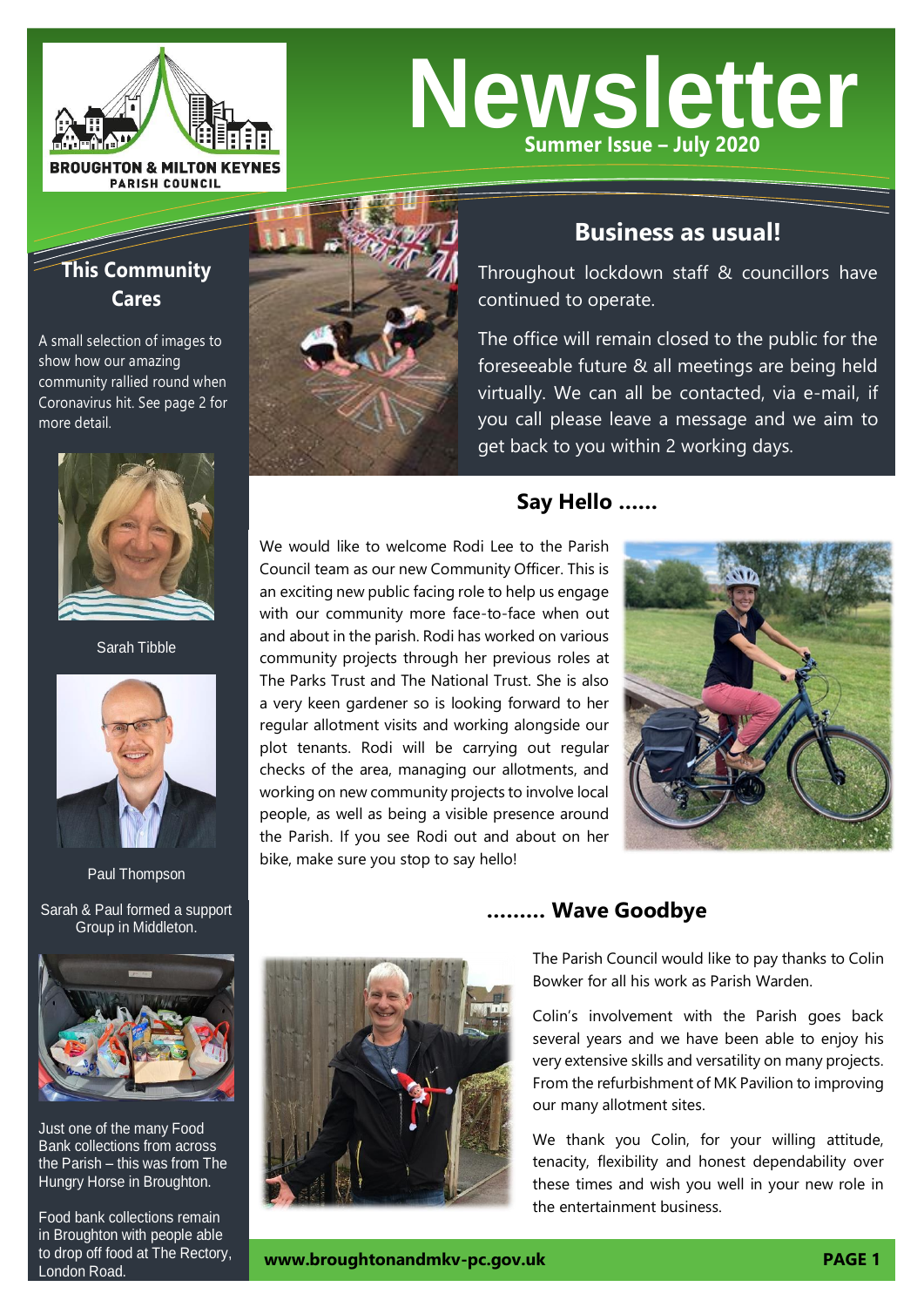#### **Allotment news** *>>>*

Allotments are fully into the season now, and plot tenants have certainly been challenged with the variety of weather that has been thrown at them! During these difficult times, allotments have been a welcome escape by providing people with food for the soul as well as for the plate. There has been a growing interest in allotments, resulting in all of our four sites being at full capacity with many still on the waiting list.

Our tenants put a lot of effort into their plots, which results in some beautiful growing spaces enjoyed by all the family. Take a look on our website at some of the allotments we snapped this season!

*Interested in having an Allotment? You can join our waiting list by filling out an enquiry form on our website [https://www.broughtonandmkv](https://www.broughtonandmkv-pc.gov.uk/allotments/)[pc.gov.uk/allotments/](https://www.broughtonandmkv-pc.gov.uk/allotments/)*

#### **Middleton Allotment**

Since the last tenant moved off of the former Middleton Allotment site, there has been much speculation and rumours about what is to happen to that area. We would like to assure you that there will be no houses built on that land in fact quite the opposite – although nothing has been finalised some of the ideas discussed for that area are to offset our carbon footprint and create an area to be enjoyed by all residents, planted with trees, wildflowers and even home to some bee hives – if you have an interest in your local environment and would like to be part of the working group for this project then please drop Rodi an email [rodi.lee@broughtonandmkv](mailto:rodi.lee@broughtonandmkv-pc.gov.uk)[pc.gov.uk](mailto:rodi.lee@broughtonandmkv-pc.gov.uk)

## **Neighbours Rally to Help Local Residents** *>>>*

#### **There seems to be no shortage of public spirit in this parish as groups quickly formed to help neighbours support one another during the Covid outbreak.**

In **Middleton**, Paul Thompson and Sarah Tibble formed a support Group (Middleton Coronavirus Community Support Group - MCCSG) and almost overnight had 50+ people sign up to help. They mail-dropped flyers to every house in the area. On the face of it this sounds simple but organisers soon found that there were a host of responsibilities and liabilities involved in helping people with medical situations and avoiding the fraudulent concerns too. Nonetheless, it became clear that these issues were neither going to stop the organisers nor the volunteers from pitching in to help. Tasks were varied from shopping to prescription support and being 'there' for people shielding and needing support. This group garnered expert support on mental health issues from Jay Honour and challenges for carers and caring from Raj Chuahan.

Volunteers Jen Matthews & Ian Turbutt formed collection points for the Food Bank with incredible generosity from donors as food reserves quickly dwindled with the new demand.

On the Eastern side of the Parish In **Broughton & Brooklands** a Street Coordinator scheme was set up with some support from Broughton & Brooklands Community Connectors. In total there are 19 street coordinators, some taking on more than one street. These people kept in touch with their neighbours through various informal means such as Whats App groups.

One resident set-up a specific Facebook group at the beginning of the pandemic in order to offer a place where people could both ask for and offer support. This was particularly useful at the beginning of lockdown and enabled people to signpost and support one another via social media.

There have been two foodbank collection points, one at The Hungry Horse Pub thanks to Mark & Kirsty Fitzsimon and another at The Rectory where Rev Ruth Maxey also provided a games exchange, this is a great idea where families could drop by and choose a game to borrow.

**MK Hindu Association (MKHA)** has announced that they have supplied over 3000 hot meals to MK Hospital, the Night Shelter and sheltering individuals without support. This service has been enabled by personal donations and an army of volunteers making deliveries of meals, groceries and prescriptions and calls to the lonely. Keep an eye out for more about their work on our social media platforms.

**Oakgrove** was also involved with their group tying into the Milton Keynes Coronavirus Support Group and everyone provided 'cross-boundary' pledges to anyone overwhelmed by need. Meanwhile, others have served the existing charities like Age Concern with shopping and delivery tasks. Our people have been very busy and generous with their time and care.

The long-term hope from most of the new groups is that the newly founded organisations and groups will morph into social groups that will last well beyond the life of the virus. We hope so and also would wish to thank all the volunteers and carers, most of which are unnamed here, for their support and kindness through a period that has been difficult for everyone & regrettably not yet over.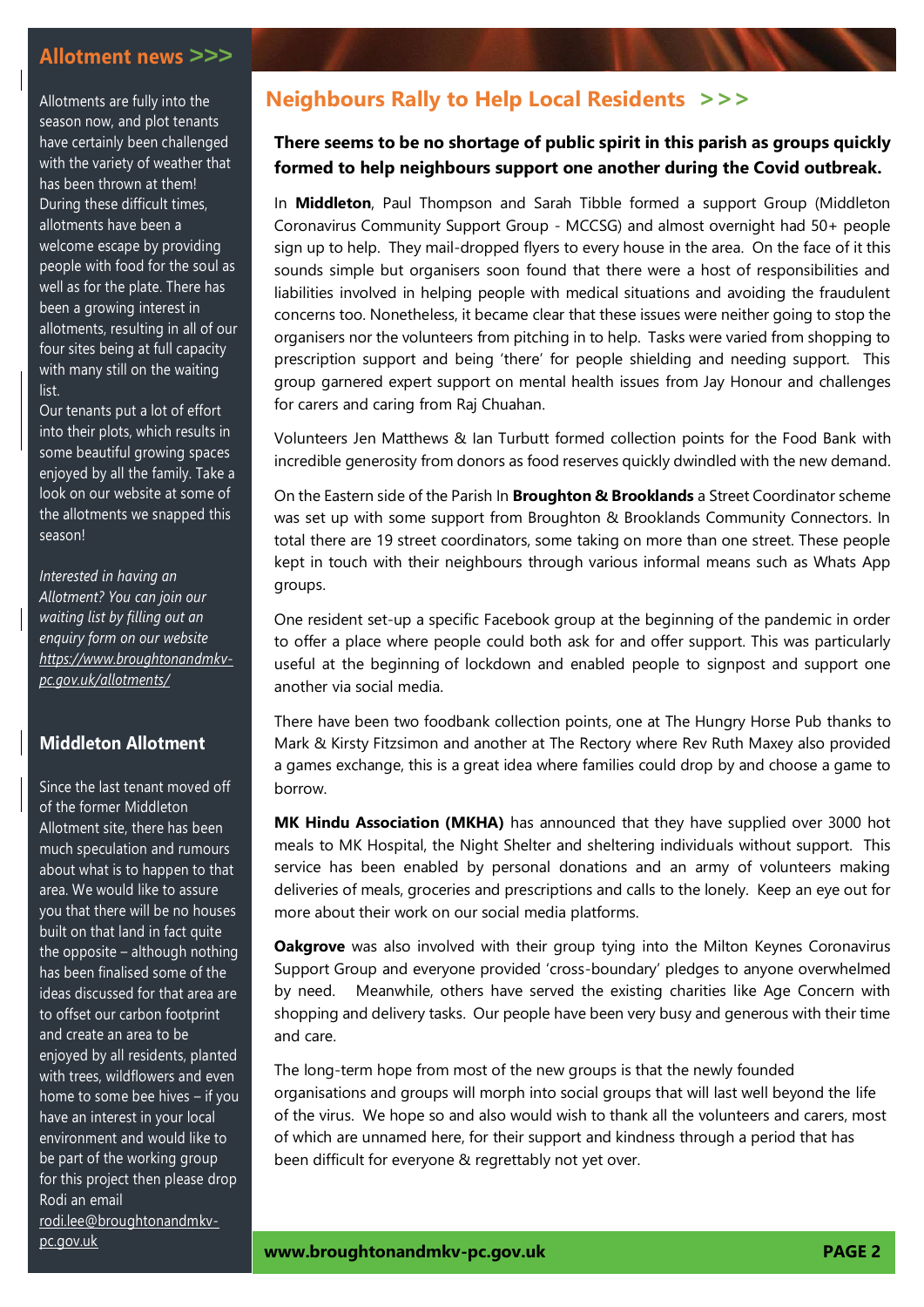# **Special Thanks** *>>*

We would particularly like to give special thanks to two of our contractors:

#### RTM Landscapes



Marcus Young Environmental Services



They have both gone above and beyond their usual high standards in keeping the parish landscaping tidy and ensuring all our bins are emptied. This has been achieved during this unprecedented time of the COVID-19 pandemic and with limited availability of staff.

Both contractors have put strategies in place to ensure public contact is minimal.

For instance, our bin empties have been happening early morning before many people were even out of bed and grass cutting and landscaping works are being carried out on schedule despite the extenuating circumstances we have found ourselves to be in..

## **VE Day across the Parish** *>>>*

This year marks 75 years since the end of the Second World War. VE-Day has been very much at the forefront of our minds. Whilst lockdown may have restricted physical acts of commemoration, it did not lessen the spirit of remembrance and gratitude for the courage and sacrifice shown by so many. This has been made even more poignant by the passing of Dame Vera Lynn, synonymous as she will always remain with those who served and the nation as a whole at that time.

On 2<sup>nd</sup> September it will be 75 years since end of the war in the Far East and with it, the end of all hostilities in the Second World War.

Whilst our communities were considerably smaller then, the sacrifice and heartbreak of the two world wars in the last century were felt here too, as the local memorials we have bear witness to. For generations since and right up to today, the impact of war and unrest, wherever that has been, has a very real meaning.

Prompted by all this we have been giving considerable thought as to how we honour the sacrifices made 75 years ago, remember the human impact of all wars and reflect on the peace and freedoms that hard won should be held dear.

Our first thoughts were on benches, planters and alike. We concluded that these may not suit every area of our community, which we felt was important, and that quite literally they would become just part of the 'furniture'.

Rather than physical things, our thinking has moved on to creating community spaces. Spaces where people can come together or spend time as individuals. Spaces for laughter or quiet reflection.

Taking this idea, we are currently working on creating some simple and meaningful commemorative arboretums across our community, where possible and working with partners where necessary. This will involve planting new trees, installing benches and if space allows, sowing wild-flower meadows. Having trees and flowers growing, symbolising our community growing and new life, feels like a fitting tribute to those whose sacrifices we should never forget.

We will keep you updated on progress with this.

VE Day was a wonderfully warm day, community spirit was plentiful and many residents got into the spirit and decorated their homes, inside and out. Below is a very small selection of the VE Day celebrations captured on camera. Thanks to all that took part

and sent us images, all the images can now be found on our website.